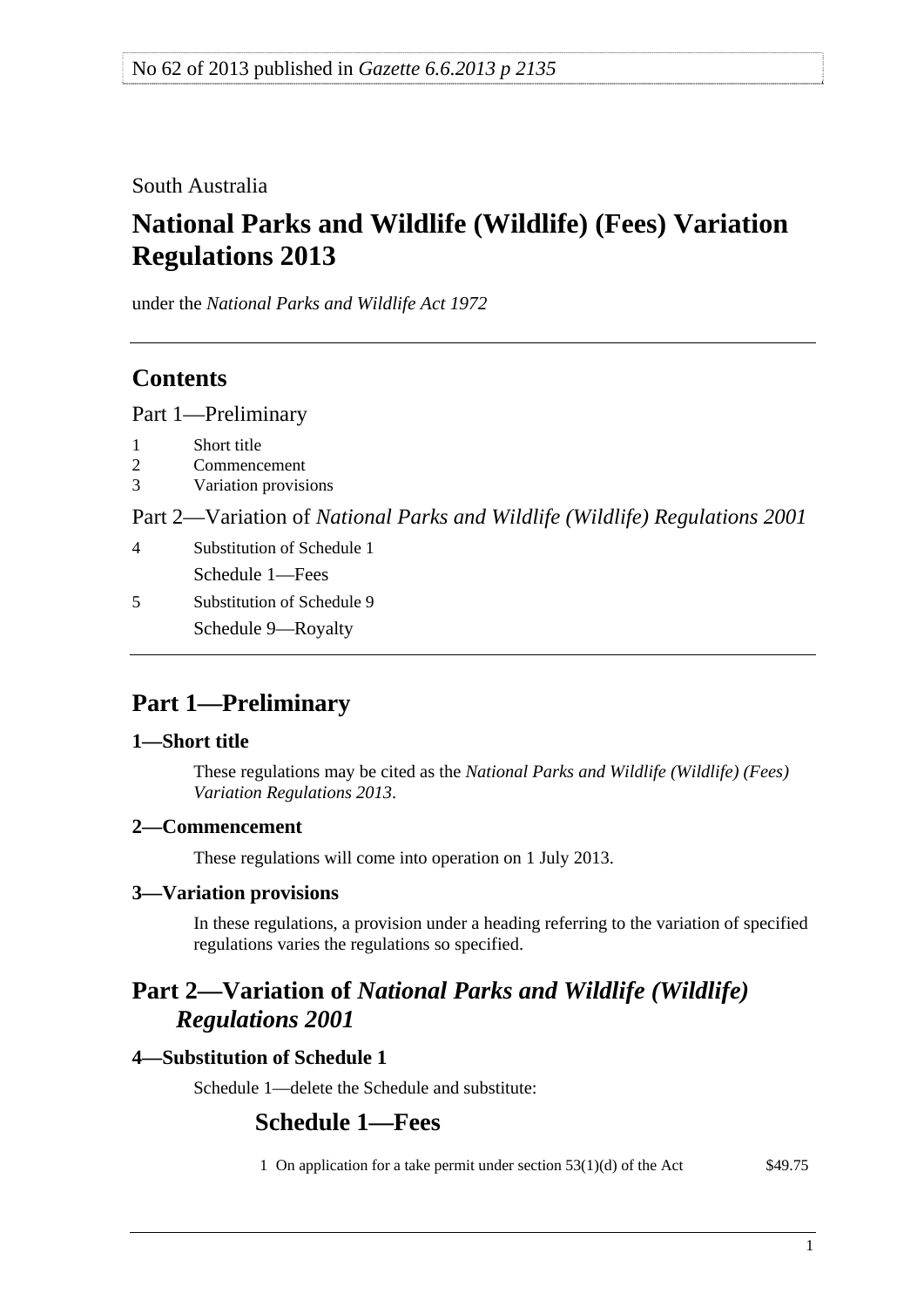<span id="page-1-0"></span>

| section out or section out, of the Act:                                                                                                                     |                                                                                                                                                       |                                                                    |
|-------------------------------------------------------------------------------------------------------------------------------------------------------------|-------------------------------------------------------------------------------------------------------------------------------------------------------|--------------------------------------------------------------------|
| Permits                                                                                                                                                     | Fee for a period of 1, 3 or<br>5 years (a period of less<br>than 1 year but more than<br>6 months will be taken to<br>be 1 year) ending on<br>30 June | Fee for a<br>period of<br>6 months or<br>less ending<br>on 30 June |
| Keep and sell permits under section 58 of<br>the Act                                                                                                        |                                                                                                                                                       |                                                                    |
| Class 1                                                                                                                                                     | \$65.50 per year                                                                                                                                      | \$35.75                                                            |
| Class 1A                                                                                                                                                    | Nil                                                                                                                                                   | Nil                                                                |
| Class 2 (Schedule 6 animals only)                                                                                                                           | \$990.00 per year                                                                                                                                     | \$545.00                                                           |
| Class 2 (Schedule 6 and specialist<br>animals)                                                                                                              | \$1 418.00 per year                                                                                                                                   | \$778.00                                                           |
| Class 3                                                                                                                                                     | \$115.00 per year                                                                                                                                     | \$63.00                                                            |
| Class 3A                                                                                                                                                    | N <sub>il</sub>                                                                                                                                       | Nil                                                                |
| Class <sub>7</sub>                                                                                                                                          | \$1 952.00 per year                                                                                                                                   | \$1 072.00                                                         |
| Class 8                                                                                                                                                     | \$975.00 per year                                                                                                                                     | \$537.00                                                           |
| Class 10                                                                                                                                                    | N <sub>il</sub>                                                                                                                                       | Nil                                                                |
| Class 11                                                                                                                                                    | \$33.75 per year                                                                                                                                      | \$18.30                                                            |
| Farming permits under section 60C of<br>the Act                                                                                                             |                                                                                                                                                       |                                                                    |
| Class 12 (Emus)                                                                                                                                             | \$433.00                                                                                                                                              | \$237.00                                                           |
| plus, for each additional property<br>to which permit applies                                                                                               | \$175.00                                                                                                                                              | \$95.50                                                            |
| Harvesting permits under section 60J of<br>the Act                                                                                                          |                                                                                                                                                       |                                                                    |
| Class 13 (Kangaroos)                                                                                                                                        | \$490.00 per year                                                                                                                                     | \$268.00                                                           |
| Class 14 (Kangaroos)                                                                                                                                        | \$975.00 per year                                                                                                                                     | \$536.00                                                           |
| 3 On application for an additional record or return book under<br>regulation $9A(2)$<br>4 On application for approval of premises under regulation 10 or 11 |                                                                                                                                                       | \$10.60                                                            |
|                                                                                                                                                             |                                                                                                                                                       | \$202.00                                                           |
| 5-Substitution of Schedule 9                                                                                                                                |                                                                                                                                                       |                                                                    |

2 On application for the following permits under section 58, section 60C or section 60J, of the Act:

Schedule 9—delete the Schedule and substitute:

## **Schedule 9—Royalty**

|     | 1 An animal taken in accordance with a notice under section 52 of<br>the Act or pursuant to a permit granted under section $53(1)(a)$ , (b)<br>or (d) of the Act, being— |          |
|-----|--------------------------------------------------------------------------------------------------------------------------------------------------------------------------|----------|
| (a) | an animal of an endangered species                                                                                                                                       | \$305.00 |
| (b) | an animal of a vulnerable species                                                                                                                                        | \$150.00 |